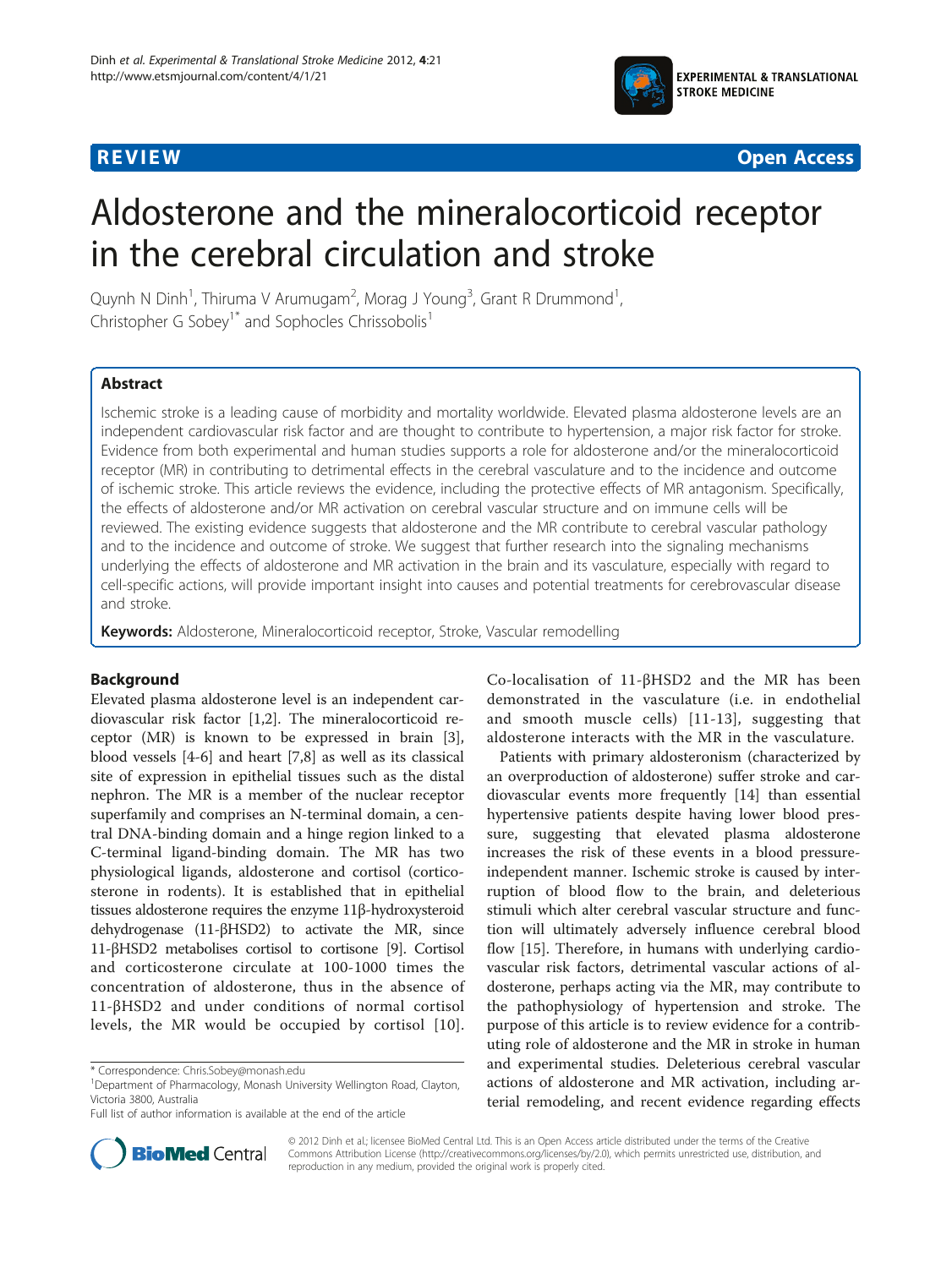on immune cells following ischemic stroke will be discussed.

#### Aldosterone and the MR

Aldosterone, synthesized from cholesterol in the adrenal cortex, targets the distal nephron of the kidney to promote sodium and water retention, and potassium excretion, thus modulating electrolyte and fluid homeostasis and blood pressure [[2](#page-4-0)]. Given its well known actions on the MR expressed in epithelial cells, aldosterone was traditionally thought to have an exclusive role in the kidney. However mounting evidence suggests that MR is also expressed in non-epithelial tissues, including the brain, vasculature, cardiomyocytes and immune cells such as macrophages [[16](#page-5-0)]. Indeed, both aldosterone production and MR expression have been detected in the brain [[3\]](#page-4-0), blood vessels [\[4](#page-4-0)-[6\]](#page-4-0) and heart [\[7,8](#page-4-0)].

The signalling actions of aldosterone may be either genomic or non-genomic (Figure 1). Genomic actions reflect the classic model of aldosterone action and involve it binding to the MR in the cytoplasm, resulting in MR release from chaperone proteins, dimerization of the receptor and translocation to the nucleus where it binds to hormone response elements on promoters leading to activation of gene transcription [[17\]](#page-5-0). By contrast, rapid, non-genomic actions of aldosterone occur when it binds to MR or other receptors on the cell surface [\[17](#page-5-0)] (e.g. G protein coupled receptor 30 [GPR30], and possibly the angiotensin II type 1 receptor  $[AT_1R]$  [\[18,19\]](#page-5-0) to activate second messenger systems.

#### Effects of MR antagonism on stroke outcome

MR antagonists appear to have beneficial effects in experimental models of stroke. Spironolactone and the



more MR-selective compound, eplerenone [\[20\]](#page-5-0) can both markedly prevent stroke from occurring in stroke-prone spontaneously hypertensive rats (SHRSP) maintained on a 1% NaCl/stroke-prone diet [[21](#page-5-0),[22](#page-5-0)]. In both studies, control SHRSP showed signs of stroke and died by 16 [[21\]](#page-5-0) or 18 [\[22\]](#page-5-0) weeks of age, whereas all SHRSP treated with spironolactone, and >75% treated with eplerenone, appeared normal and survived until 19 weeks of age before they were culled. Severe cerebrovascular and parenchymal lesions in brains of SHRSP were also reduced in both spironolactone- and eplerenone-treated animals [[21,22\]](#page-5-0), suggesting that MR inhibition protects against stroke incidence through actions on both vascular and parenchymal tissues. Additionally, MR antagonism appears to improve outcome after experimental ischemic stroke. Specifically, pretreatment with either spironolactone [\[23](#page-5-0)] or eplerenone [\[24\]](#page-5-0) reportedly reduces infarct size following middle cerebral artery occlusion in SHRSP [[23\]](#page-5-0) and in mice [\[24](#page-5-0)].

The aforementioned studies provide strong evidence for a role of MR in increasing the incidence and adverse outcomes in rodent models of stroke, although the cellular location(s) of the MR involved was unknown. However, a recent and important study by Frieler and colleagues [\[25](#page-5-0)] has provided evidence that MR expressed on myeloid cells (i.e. non-lymphocytic leukocytes) may play an important role in post-stroke outcome. Following cerebral ischemia, a smaller infarct volume was produced in myeloid cell MR-deficient mice compared with control mice, consistent with MR-expressing circulating immune cells mediating post-ischemic neuronal injury [[25\]](#page-5-0). Interestingly, the same group also provided evidence that myeloid cell MR expression regulates macrophage polarization [\[26\]](#page-5-0), in that deletion of myeloid MR results in an M2 (or 'alternate', as opposed to M1 or 'classical/pro-inflammatory') macrophage polarization  $|26|$ .

Macrophage response profile appears to occur according to the polarization state and thus depends on two main groups of T lymphocyte-derived cytokines. For example, Th1-type cytokines (e.g. IFNγ) induce M1 macrophages to display classical pro-inflammatory responses needed for killing parasites, whereas Th2-type cytokines (e.g. interleukins 4, 5, 13), which induce the M2 macrophage phenotype, are also important in the immune response but tend to instead exert an antiinflammatory action [\[27\]](#page-5-0). In addition to myeloid MR activation promoting a proinflammatory M1 state, aldosterone also stimulates several M1 mediators to be generated by peritoneal thioglycolate–elicited macrophages (e.g. TNFα, RANTES, IL-12) with the observation that TNFα expression may be inhibited by eplerenone indicating that the pro-inflammatory action of aldosterone was MRmediated [\[26](#page-5-0)]. In addition, a number of M1 markers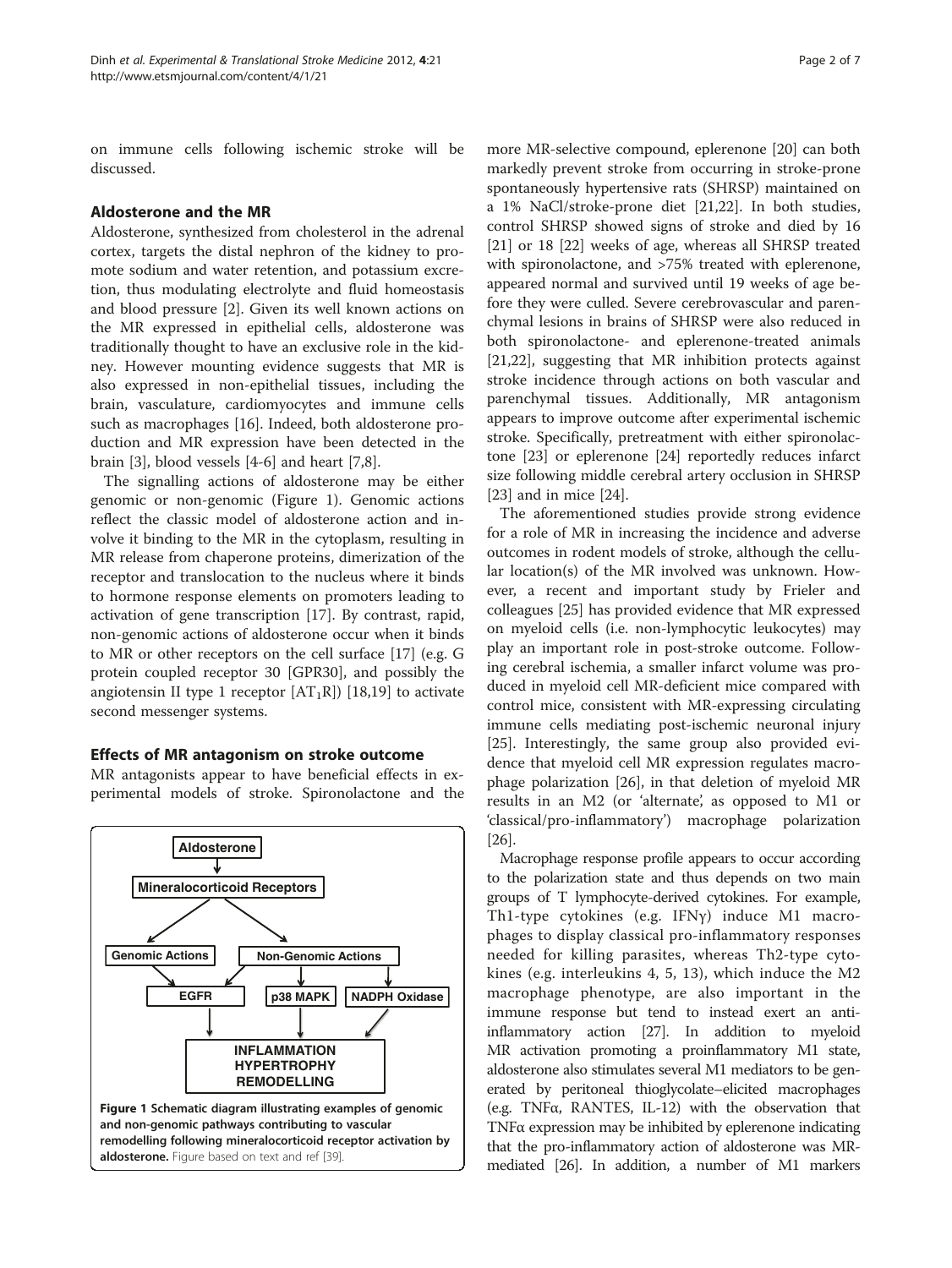(IL-1β, TNFα, IL-6, MCP1, MIP1α) were elevated in the ischemic brain hemisphere of control mice, but these changes were suppressed in myeloid MR-deficient mice. Similarly, there was a marked increase in immunoreactive  $I<sup>+</sup>$  cells in the ischemic core of control mice (indicative of activated microglia and macrophages), which was significantly weaker in myeloid MR-deficient mice [\[25](#page-5-0)]. Together, these findings suggest that MR activity may play an important role in regulating immune cell function during the inflammatory response following cerebral ischemia, thus worsening stroke outcome.

# Role of aldosterone in stroke outcome

## Animal studies

Whilst it is likely that much of the evidence reviewed above implicating roles for MR activity in stroke indirectly reflects actions of its main endogenous agonist, aldosterone, there is nevertheless additional evidence that more directly implicates a role for this mineralocorticoid in stroke outcome. Treatment with deoxycorticosterone acetate (DOCA), often in combination with uninephrectomy and salt treatment, is commonly used to model pathology caused by aldosterone excess. However, even administration of DOCA alone to normal rats (i.e. in the absence of uninephrectomy and salt treatment) can result in an increased cerebral infarct size following permanent middle cerebral artery (MCA) occlusion, an effect that was associated with increases in both vessel wall thickness and wall: lumen ratio, and decreased lumen and outer diameters of the MCA [\[28](#page-5-0)]. Thus, increased levels of mineralocorticoids may contribute to stroke outcome, and such an effect may at least partially result from effects on cerebral blood vessel structure.

Further evidence for a role of aldosterone in outcome after stroke comes from studies of standard antihypertensive therapies. Angiotensin converting enzyme inhibitors (ACEIs) and angiotensin II (Ang II) receptor blockers (ARBs) are frontline therapy for hypertension treatment [\[29](#page-5-0)], however their beneficial effects in stroke may include the suppression of aldosterone levels and be partly blood pressure-independent [\[30](#page-5-0)]. For example, in SHRSP maintained on a high salt diet, the ACEI capto-pril [[31-33](#page-5-0)] and the  $AT_1R$  anatagonist losartan [[33\]](#page-5-0) increase post-stroke survival [[31,32\]](#page-5-0) and restore cerebral blood flow autoregulation [[33\]](#page-5-0), yet neither drug exerted an anti-hypertensive effect. In contrast, treatment with the diuretic, hydralazine, significantly lowered blood pressure but was inferior to captopril in improving poststroke survival [\[31,32\]](#page-5-0), consistent with the protection by ACEIs and ARBs being blood pressure-independent. In these studies, SHRSP treated with either captopril or losartan had lower plasma aldosterone levels than control SHRSP. Furthermore, when plasma aldosterone levels were restored to normal in captopril-treated SHRSP by infusion from implanted minipumps, the beneficial post-stroke effects of captopril were lost [[31,32\]](#page-5-0), as would be expected if the protection by captopril involved suppression of plasma aldosterone levels. Interestingly, although yet to be directly assessed in cerebral vessels, mesenteric arteries from SHRSP are reported to contain significantly higher aldosterone levels at an early age when compared to control rats [[34\]](#page-5-0).

Despite experimental evidence that short-term benefits of combination ARB and ACEI therapy may be due to suppression of elevated aldosterone levels, findings from clinical trials using ARBs and ACEIs indicate that, in some patients on combined ARB/ACEI therapy, plasma aldosterone levels can increase over the long term [\[35](#page-5-0)]. Thus it is likely that this phenomenon, termed 'aldosterone breakthrough', will have important clinical consequences given the non-epithelial actions of aldosterone in organs such as the brain, vasculature, heart and immune system, and may therefore need to be addressed perhaps by additional MR antagonism.

#### Human studies

Clinical evidence appears to be consistent with data from experimental models indicating an important role for elevated aldosterone levels in stroke outcome [\[36](#page-5-0)], perhaps due to elevated aldosterone levels even in the absence of hypertension. For example, the incidence of cerebrovascular events (e.g. stroke, aneurysm, subarachnoid hemorrhage) in patients with glucocorticoid remediable aldosteronism is associated with elevated aldosterone levels and suppressed renin activity [\[37](#page-5-0)]. Similarly, a large retrospective study found an association between high aldosterone levels and the risk of stroke and transient ischemic attack that was independent of blood pressure and other risk factors [\[38](#page-5-0)]. Furthermore, patients with primary aldosteronism suffer more strokes than patients with essential hypertension, despite having lower blood pressure [[39](#page-5-0)], and they have much higher rates of stroke than age-, sex-, and blood pressure-matched essential hypertensives [\[14](#page-5-0)]. Indeed, in recently published clinical studies, relative aldosterone excess (i.e. an increased aldosterone-to-renin ratio) has been identified as a predictor of stroke/transient ischemic attack, during both normal and high sodium intake [[40](#page-5-0)].

# Gender effects on aldosterone levels and MR antagonism in stroke

#### Human studies

Postmenopausal hypertension is largely dependent on mineralocorticoid receptor activation and is selectively sensitive to mineralocorticoid receptor antagonists [[41\]](#page-5-0). Furthermore, in premenopausal women, plasma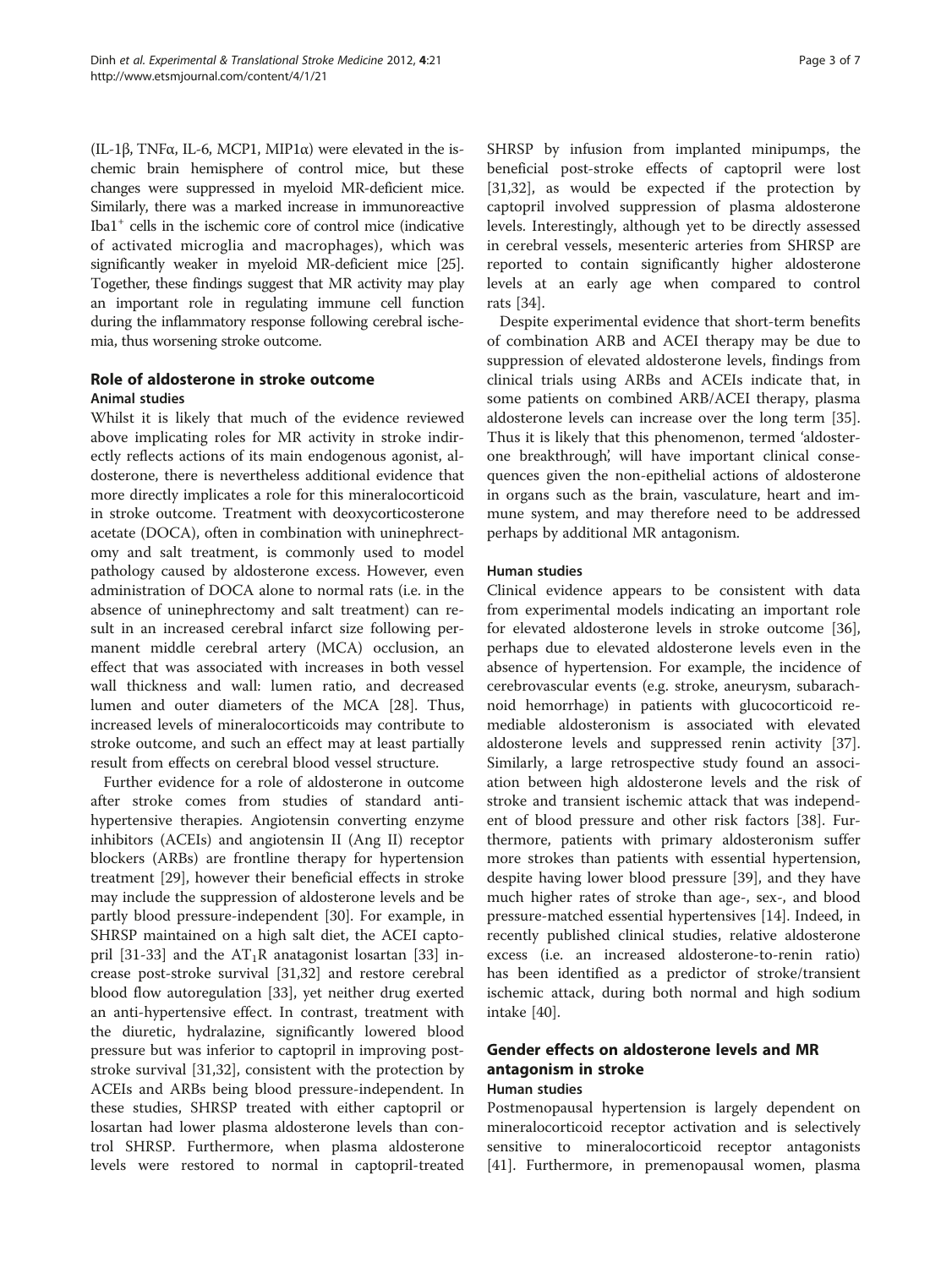<span id="page-3-0"></span>aldosterone levels are lower than in men [[42](#page-5-0)], but after menopause there is no gender difference in plasma aldosterone levels [\[43,44](#page-5-0)].

#### Experimental studies

Spironolactone and eplerenone were without effect on infarct size in female SHRSP despite a higher relative expression of MR in cerebral arteries in females than males [[45\]](#page-5-0), highlighting a potential sex difference in the utility of MR antagonists for stroke therapy. Another study using Wistar rats found that females were less sensitive to central MR antagonism (using the MR antagonist RU28318) than males [[46\]](#page-5-0). Thus, in contrast to findings in human studies where MR appears to be important in post-menopausal women, in experimental studies females appear to be less sensitive to MR antagonism.

#### Complex roles of aldosterone and the MR in the brain

Despite the evidence that aldosterone contributes to the incidence and outcome of stroke, and that MR inhibition may be protective under these pathological conditions, the MR is nevertheless likely to be important in the normal physiology of the brain. The receptor is most highly expressed in the hippocampus where it is plays a role in behavioral, cognitive and neuroendocrine regulation [[47\]](#page-5-0), and pharmacological evidence suggests it is neuroprotective in that it can play a role in neuronal cell survival after cerebral ischemia [[48](#page-5-0)]. Indeed, as cerebral ischemia is known to increase MR expression in the hippocampus of humans [[49\]](#page-5-0), rats [[48](#page-5-0)] and gerbils [\[50](#page-5-0)], this aspect of MR signaling could be beneficial for promoting neuronal survival. Furthermore, there is evidence that in mice with forebrain overexpression of the MR, neuronal death following transient global cerebral ischemia is reduced compared to controls [[47\]](#page-5-0).

One mechanism whereby the MR could reduce neuronal cell death is through reversing the pro-apoptotic effect of the glucocorticoid receptor (GR). Activation of the GR increases neuronal cell death in a hippocampal culture system, and this effect was significantly reduced in the presence of aldosterone. Although it was not examined whether that effect was MR-dependent, the addition of either spironolactone or RU28318 was found to increase neuronal cell death [\[51](#page-5-0)]. Thus, the effects of MR (and GR) on neuronal survival could occur via influencing the expression of regulatory proteins associated with apoptosis, and their overall effect (i.e. protective or detrimental) may be the opposite in hippocampus and cortex – the two locations in the brain where MR are normally expressed. For example, in rat hippocampus, GR activation increases the ratio of the pro-apoptotic protein, Bax, relative to the anti-apoptotic proteins, Bcl-2 and Bcl-x<sub>L</sub>, resulting in increased neuronal cell death,

whereas in that study the opposite effect was found after MR activation [\[52\]](#page-5-0). However, MR expression occurred after cerebral ischemia in the striatum, and spironolactone treatment increased expression of neuroprotective factors and the number of migrating neuroblasts in that region [[53\]](#page-5-0).

#### Aldosterone, MR, and cerebral artery remodelling

Blood vessels, including cerebral arteries, can undergo hypertrophy (i.e. increased cross-sectional area) and/or exhibit remodeling (inward or outward changes in diameter) in response to hypertension and other chronic stimuli [[54\]](#page-6-0). Several types of cellular processes and signaling mechanisms may be associated with vascular remodeling, including fibrosis, rearrangement of vascular smooth muscle cells, or increased responsiveness to epidermal growth factor (EGF). EGF binds to the EGF receptor (EGFR) to activate cell growth and proliferation [[23\]](#page-5-0). Inward remodeling in the cerebral vasculature can lead to a reduced lumen diameter and a less flexible vessel wall, which consequently impairs the ability of the cerebral vessel to dilate in response to ischemia [[23\]](#page-5-0).

Aldosterone, which is also reported to cause vascular remodelling by increasing media thickness [\[55](#page-6-0)], increases extracellular matrix proteins such as fibronectin in carotid arteries, an effect that is inhibited by eplerenone [\[56](#page-6-0)], suggesting cerebral vascular remodeling in response to elevated aldosterone is MR-dependent. MR located on vascular smooth muscle cells (VSMC) mediates contraction of the mesenteric artery in response to Ang II, and increased contraction in response to KCl and U46619 in aged mice was also dependent on MR in VSMC. Although MR expression in VSMC had no effect on lumen diameter or wall-to-lumen ratio, mesenteric arteries from mice lacking VSMC MR developed less spontaneous myogenic tone compared to controls [\[57](#page-6-0)].

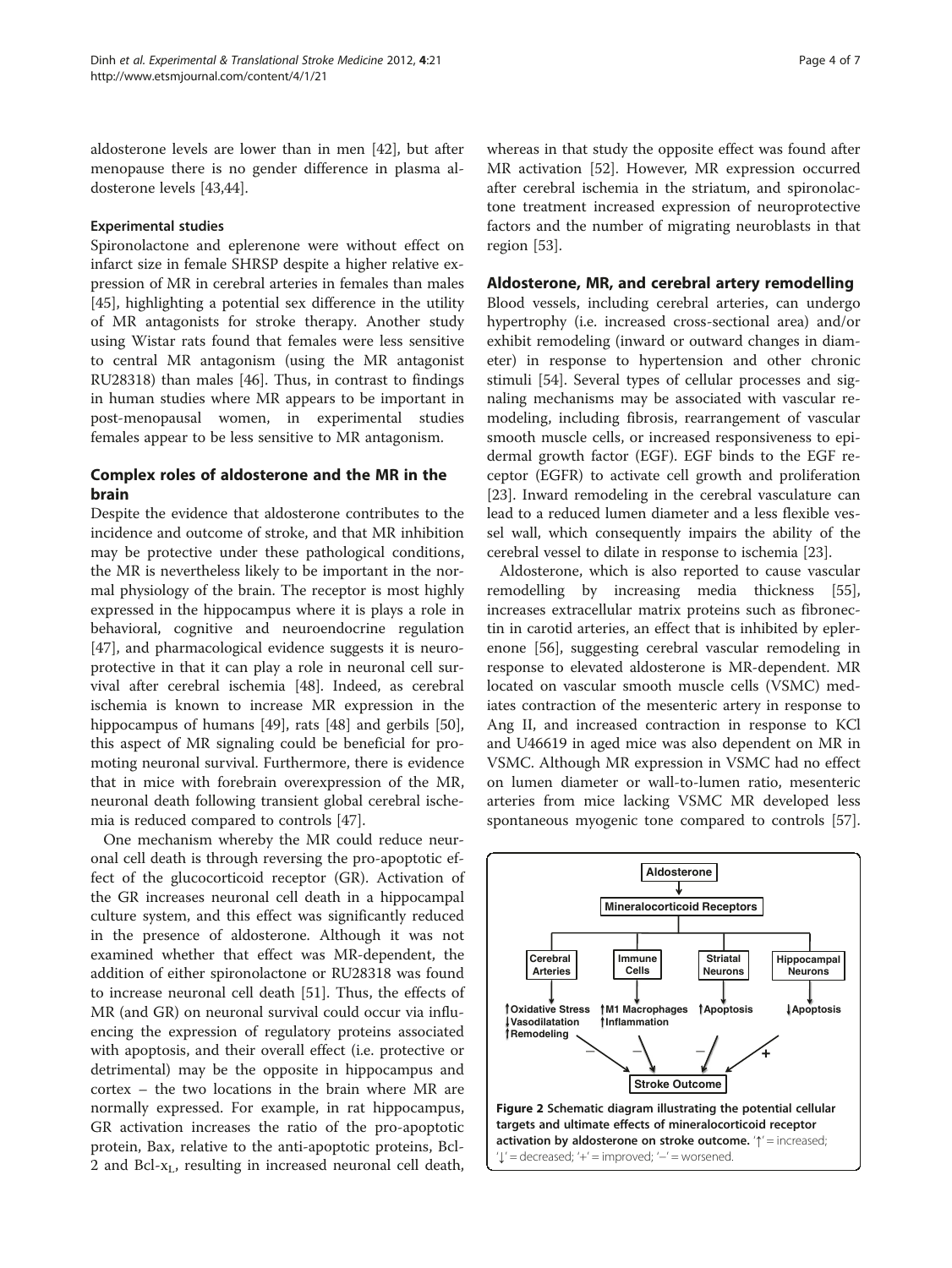<span id="page-4-0"></span>These findings indicate an important role for VSMC MR in vascular reactivity. Increased expression of EGFR mRNA has been reported in rat cerebral vessels from SHRSP compared to control rats [[23](#page-5-0)]. Spironolactone treatment resulted in increased lumen and outer diameters of the MCAs in SHRSP, as well as a reduced wall/lumen ratio without lowering blood pressure [[58,59\]](#page-6-0), suggesting that spironolactone alters cerebral vascular structure without a change in blood pressure.

#### Immune cell MR as mediators of stroke damage

In addition to the concept that MR activity regulates infiltrating myeloid cell function during the inflammatory response following cerebral ischemia [\[25](#page-5-0)], there is further evidence for an effect of aldosterone on immune cells [[60-62](#page-6-0)]}. Aldosterone stimulated leukocyte adhesion to human coronary artery endothelial cells that was abolished by spironolactone [\[61\]](#page-6-0). Immune cell (ie. monocytes/macrophages, as demonstrated by monocyte/ macrophage specific antigen MOMA-2 immunostaining) infiltration in aorta in response to aldosterone was also prevented by Treg adoptive transfer [[62](#page-6-0)]. Aldosterone augmented both CD8<sup>+</sup> T cell activation by dendritic cells (which express MR), as well as IL-17 (pro-inflammatory cytokine) release by  $CD4^+$  T cells - effects that were inhibited by spironolactone and eplerenone [[60\]](#page-6-0). These results were obtained from the use of bone marrowderived dendritic cells, nevertheless they support the very new concept that aldosterone, perhaps acting via MR, can modulate dendritic cell function and promote T cell activation. Indeed, in association with their smaller cerebral infarct volume (discussed above), myeloid cell MR-deficient mice also have fewer activated microglia, macrophages and pro-inflammatory mediators (IL-1β and TNFα) in the ischemic core compared to control mice [[25\]](#page-5-0), implicating immune cell-expressing MR as important mediators of inflammation in ischemic stroke.

#### Conclusions and future directions

It is now established in experimental stroke studies that activation of the MR contributes to a worse outcome following stroke, as well as altered structure of cerebral blood vessels. Clinical findings also indicate that elevated plasma levels of aldosterone may be a predictor of increased stroke risk (Figure [2](#page-3-0)). Nevertheless, although these data provide useful insight for the future development of novel stroke therapies, it is noteworthy that both aldosterone, and particularly the MR, may actually exert protective actions in certain brain regions following stroke (Figure [2](#page-3-0)). Therefore, in order to develop safe and effective therapies targeting these pathways, further research is needed to clarify the cellular and molecular mechanisms underlying the effects of aldosterone and MR activation in the brain and vasculature under

physiological conditions as well as during cerebrovascular disease and stroke. The use of cell-specific MR-deficient mice in future studies will thus be crucial to this area of research. There is also a need to clarify if the clinical utility of MR antagonists is likely to be sex-specific.

#### Abbreviations

MR: Mineralocorticoid receptor; 11β-HSD: 11β-hydroxysteroid dehydrogenase; GPR30: G-protein coupled receptor 30; AT<sub>1</sub>R: Angiotensin II type 1 receptor; SHRSP: Stroke prone spontaneously hypertensive rats; DOCA: Deoxycorticosterone acetate; MCA: Middle cerebral artery; ACEIs: Angiotensin converting enzyme inhibitors; Ang II: Angiotensin II; ARBs: Ang II receptor blockers; GR: Glucocorticoid receptor; EGF: Epidermal growth factor; EGFR: EGF receptor.

#### Competing interests

The authors declare that they have no competing interests.

#### Authors' contributions

QND wrote the first draft and revised the manuscript. TVA, MJY and GRD revised the manuscript. CGS and SC drafted and revised the manuscript. All authors read and approved the final manuscript.

#### Acknowledgements

The authors are supported by project grants from the NHMRC of Australia and the Heart Foundation of Australia. SC is supported by a postdoctoral fellowship from the High Blood Pressure Research Council of Australia. CGS and GRD are Senior Research Fellows of the National Health and Research Council of Australia. TVA is a Future Fellow of the Australian Research Council. Prince Henry's Institute is supported by the Victorian Government's Operational Infrastructure Program.

#### Author details

<sup>1</sup>Department of Pharmacology, Monash University Wellington Road, Clayton, Victoria 3800, Australia. <sup>2</sup>School of Biomedical Sciences, University of Queensland, Brisbane, Queensland 4072, Australia. <sup>3</sup>Prince Henry's Institute and the Departments of Physiology and Medicine, Monash University, Clayton, Victoria 3168, Australia.

#### Received: 1 October 2012 Accepted: 25 October 2012 Published: 30 October 2012

#### References

- 1. Stier CT Jr, Chander PN, Rocha R: Aldosterone as a mediator in cardiovascular injury. Cardiol Rev 2002, 10:97–107.
- 2. Herrada AA, Campino C, Amador CA, Michea LF, Fardella CE, Kalergis AM: Aldosterone as a modulator of immunity: implications in the organ damage. J Hypertens 2011, 29:1684–1692.
- 3. Han F, Ozawa H, Matsuda KI, Lu H, De Kloet ER, Kawata M: Changes in the expression of corticotrophin-releasing hormone, mineralocorticoid receptor and glucocorticoid receptor mRNAs in the hypothalamic paraventricular nucleus induced by fornix transection and adrenalectomy. J Neuroendocrinol 2007, 19:229–238.
- 4. Schiffrin EL: Effects of aldosterone on the vasculature. Hypertension 2006, 47:312–318.
- 5. Takeda Y, Miyamori I, Yoneda T, Iki K, Hatakeyama H, Blair IA, Hsieh FY, Takeda R: Production of aldosterone in isolated rat blood vessels. Hypertension 1995, 25:170–173.
- 6. Rajagopalan S, Duquaine D, King S, Pitt B, Patel P: Mineralocorticoid receptor antagonism in experimental atherosclerosis. Circulation 2002, 105:2212–2216.
- Silvestre JS, Robert V, Heymes C, Aupetit-Faisant B, Mouas C, Moalic JM, Swynghedauw B, Delcayre C: Myocardial production of aldosterone and corticosterone in the rat. Physiological regulation. J Biol Chem 1998, 273:4883–4891.
- 8. Milik E, Szczepanska-Sadowska E, Maslinski W, Cudnoch-Jedrzejewska A: Enhanced expression of mineralocorticoid receptors in the heart after the myocardial infarct in rats. J Physiol Pharmacol 2007, 58:745-755.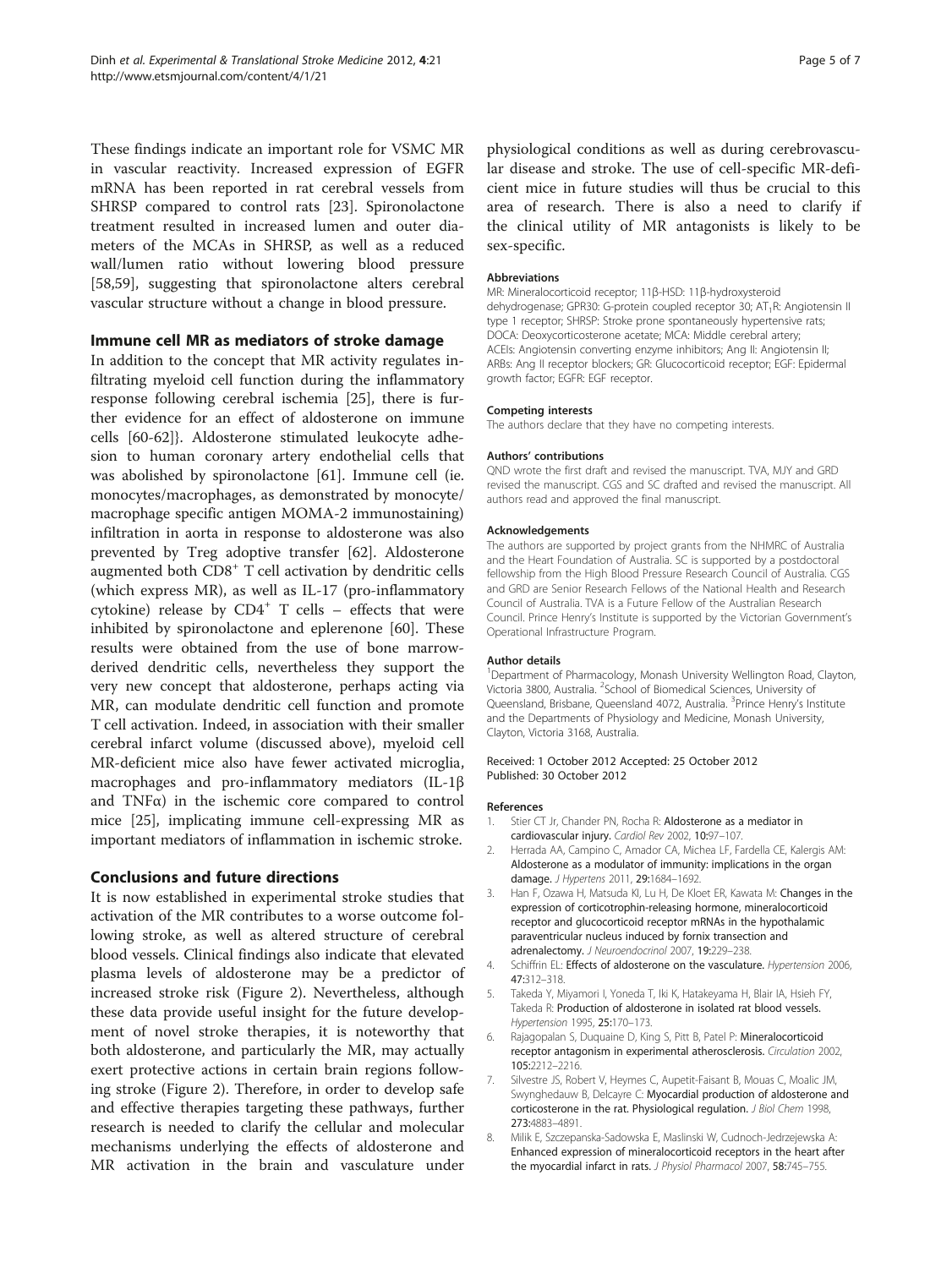- <span id="page-5-0"></span>9. Fuller PJ, Yao Y, Yang J, Young MJ: Mechanisms of ligand specificity of the mineralocorticoid receptor. J Endocrinol 2012, 213:15–24.
- 10. Gomez-Sanchez EP: Mineralocorticoid receptors in the brain and cardiovascular regulation: minority rule? Trends Endocrinol Metab 2011, 22:179–187.
- 11. McCurley A, Jaffe IZ: Mineralocorticoid receptors in vascular function and disease. Mol Cell Endocrinol 2012, 350:256–265.
- 12. Kornel L: Colocalization of 11 beta-hydroxysteroid dehydrogenase and mineralocorticoid receptors in cultured vascular smooth muscle cells. Am J Hypertens 1994, 7:100–103.
- 13. Fuller PJ, Young MJ: Mechanisms of mineralocorticoid action. Hypertension 2005, 46:1227–1235.
- 14. Milliez P, Girerd X, Plouin PF, Blacher J, Safar ME, Mourad JJ: Evidence for an increased rate of cardiovascular events in patients with primary aldosteronism. J Am Coll Cardiol 2005, 45:1243–1248.
- 15. Moskowitz MA, Lo EH, Iadecola C: The science of stroke: mechanisms in search of treatments. Neuron 2010, 67:181-198.
- 16. Lim HY, Muller N, Herold MJ, van den Brandt J, Reichardt HM: Glucocorticoids exert opposing effects on macrophage function dependent on their concentration. Immunology 2007, 122:47–53.
- 17. Boldyreff B, Wehling M: Aldosterone: refreshing a slow hormone by swift action. News Physiol Sci 2004, 19:97–100.
- 18. Gros R, Ding Q, Sklar LA, Prossnitz EE, Arterburn JB, Chorazyczewski J, Feldman RD: GPR30 Expression Is Required for the Mineralocorticoid Receptor-Independent Rapid Vascular Effects of Aldosterone. Hypertension 2011, 57:442–451.
- 19. Lemarie CA, Paradis P, Schiffrin EL: New insights on signaling cascades induced by cross-talk between angiotensin II and aldosterone. J Mol Med 2008, 86:673–678.
- 20. Menard J: The 45-year story of the development of an anti-aldosterone more specific than spironolactone. Mol Cell Endocrinol 2004, 217:45–52.
- 21. Rocha R, Chander PN, Khanna K, Zuckerman A, Stier CT Jr: Mineralocorticoid blockade reduces vascular injury in stroke-prone hypertensive rats. Hypertension 1998, 31:451–458.
- 22. Rocha R, Stier CT Jr: Pathophysiological effects of aldosterone in cardiovascular tissues. Trends Endocrinol Metab 2001, 12:308–314.
- 23. Dorrance AM, Osborn HL, Grekin R, Webb RC: Spironolactone reduces cerebral infarct size and EGF-receptor mRNA in stroke-prone rats. Am J Physiol Regul Integr Comp Physiol 2001, 281:R944–950.
- 24. Iwanami J, Mogi M, Okamoto S, Gao XY, Li JM, Min LJ, Ide A, Tsukuda K, Iwai M, Horiuchi M: Pretreatment with eplerenone reduces stroke volume in mouse middle cerebral artery occlusion model. Eur J Pharmacol 2007, 566:153–159.
- 25. Frieler RA, Meng H, Duan SZ, Berger S, Schutz G, He Y, Xi G, Wang MM, Mortensen RM: Myeloid-specific deletion of the mineralocorticoid receptor reduces infarct volume and alters inflammation during cerebral ischemia. Stroke 2011, 42:179–185.
- 26. Usher MG, Duan SZ, Ivaschenko CY, Frieler RA, Berger S, Schutz G, Lumeng CN, Mortensen RM: Myeloid mineralocorticoid receptor controls macrophage polarization and cardiovascular hypertrophy and remodeling in mice. J Clin Invest 2010, 120:3350–3364.
- 27. Pello OM, Silvestre C, De Pizzol M, Andres V: A glimpse on the phenomenon of macrophage polarization during atherosclerosis. Immunobiology 2011, 216:1172–1176.
- 28. Dorrance AM, Rupp NC, Nogueira EF: Mineralocorticoid receptor activation causes cerebral vessel remodeling and exacerbates the damage caused by cerebral ischemia. Hypertension 2006, 47:590–555.
- 29. Meier P, Maillard M, Burnier M: The future of angiotensin II inhibition in cardiovascular medicine. Curr Drug Targets Cardiovasc Haematol Disord 2005, 5:15–30.
- 30. Hankey GJ: Angiotensin-converting enzyme inhibitors for stroke prevention: is there HOPE for PROGRESS After LIFE? Stroke 2003, 34:354–356.
- 31. MacLeod AB, Vasdev S, Smeda JS: The role of blood pressure and aldosterone in the production of hemorrhagic stroke in captopril-treated hypertensive rats. Stroke 1997, 28:1821–1828. discussion 1829.
- 32. Smeda J, Vasdev S, King SR: Effect of poststroke captopril treatment on mortality associated with hemorrhagic stroke in stroke-prone rats. J Pharmacol Exp Ther 1999, 291:569–575.
- 33. Smeda JS, Daneshtalab N: The effects of poststroke captopril and losartan treatment on cerebral blood flow autoregulation in SHRsp with hemorrhagic stroke. J Cereb Blood Flow Metab 2011, 31:476-485.
- 34. Takeda Y, Miyamori I, Inaba S, Furukawa K, Hatakeyama H, Yoneda T, Mabuchi H, Takeda R: Vascular aldosterone in genetically hypertensive rats. Hypertension 1997, 29:45–48.
- 35. Bomback AS, Toto R: Dual blockade of the renin-angiotensin-aldosterone system: beyond the ACE inhibitor and angiotensin-II receptor blocker combination. Am J Hypertens 2009, 22:1032–1040.
- 36. Hillaert MA, Lentjes EG, Kemperman H, van der Graaf Y, Nathoe HM, Beygui F, Montalescot G, Doevendans PA, Wassink AM, van Belle E: Aldosterone, atherosclerosis and vascular events in patients with stable coronary artery disease. Int J Cardiol 2012, The PMID is 22727970.
- 37. Litchfield WR, Anderson BF, Weiss RJ, Lifton RP, Dluhy RG: Intracranial aneurysm and hemorrhagic stroke in glucocorticoid-remediable aldosteronism. Hypertension 1998, 31:445–450.
- 38. Vyssoulis GP, Karpanou EA, Tzamou VE, Kyvelou SM, Michaelidis AP, Gialernios TP, Cokkinos DV, Stefanadis CI: Aldosterone levels and stroke incidence in essential hypertensive patients. Int J Cardiol 2009, 144:171–172.
- Osmond JM, Rigsby CS, Dorrance AM: Is the mineralocorticoid receptor a potential target for stroke prevention? Clin Sci (Lond) 2008, 114:37–47.
- 40. Satoh M, Kikuya M, Ohkubo T, Mori T, Metoki H, Hara A, Utsugi MT, Hashimoto T, Hirose T, Obara T, et al: Aldosterone-to-renin ratio as a predictor of stroke under conditions of high sodium intake: the Ohasama study. Am J Hypertens 2012, 25:777–783.
- 41. Olivieri O, Pizzolo F, Ciacciarelli A, Corrocher R, Signorelli D, Falcone S, Blengio GS: Menopause not aldosterone-to-renin ratio predicts blood pressure response to a mineralocorticoid receptor antagonist in primary care hypertensive patients. Am J Hypertens 2008, 21:976–982.
- 42. Miller JA, Anacta LA, Cattran DC: Impact of gender on the renal response to angiotensin II. Kidney Int 1999, 55:278-285.
- 43. Schunkert H, Danser AH, Hense HW, Derkx FH, Kurzinger S, Riegger GA: Effects of estrogen replacement therapy on the renin-angiotensin system in postmenopausal women. Circulation 1997, 95:39–45.
- 44. Danser AH, Derkx FH, Schalekamp MA, Hense HW, Riegger GA, Schunkert H: Determinants of interindividual variation of renin and prorenin concentrations: evidence for a sexual dimorphism of (pro)renin levels in humans. *J Hypertens* 1998, 16:853-862.
- 45. Rigsby CS, Burch AE, Ogbi S, Pollock DM, Dorrance AM: Intact female stroke-prone hypertensive rats lack responsiveness to mineralocorticoid receptor antagonists. Am J Physiol Regul Integr Comp Physiol 2007, 293:R1754–1763.
- 46. Rahmouni K, Barthelmebs M, Grima M, Imbs JL, De Jong W: Cardiovascular and renal effects of central administration of a mineralocorticoid receptor antagonist in conscious female rats. Eur J Pharmacol 1999, 385:199–202.
- 47. Lai M, Horsburgh K, Bae SE, Carter RN, Stenvers DJ, Fowler JH, Yau JL, Gomez-Sanchez CE, Holmes MC, Kenyon CJ, et al: Forebrain mineralocorticoid receptor overexpression enhances memory, reduces anxiety and attenuates neuronal loss in cerebral ischaemia. Eur J Neurosci 2007, 25:1832–1842.
- 48. Macleod MR, Johansson IM, Soderstrom I, Lai M, Gido G, Wieloch T, Seckl JR, Olsson T: Mineralocorticoid receptor expression and increased survival following neuronal injury. Eur J Neurosci 2003, 17:1549–1555.
- 49. Lai M, Bae SE, Bell JE, Seckl JR, Macleod MR: Mineralocorticoid receptor mRNA expression is increased in human hippocampus following brief cerebral ischaemia. Neuropathol Appl Neurobiol 2009, 35:156–164.
- 50. Hwang IK, Yoo KY, Nam YS, Choi JH, Lee IS, Kwon YG, Kang TC, Kim YS, Won MH: Mineralocorticoid and glucocorticoid receptor expressions in astrocytes and microglia in the gerbil hippocampal CA1 region after ischemic insult. Neurosci Res 2006, 54:319–327.
- 51. Crochemore C, Lu J, Wu Y, Liposits Z, Sousa N, Holsboer F, Almeida OF: Direct targeting of hippocampal neurons for apoptosis by glucocorticoids is reversible by mineralocorticoid receptor activation. Mol Psychiatry 2005, 10:790–798.
- 52. Almeida OF, Conde GL, Crochemore C, Demeneix BA, Fischer D, Hassan AH, Meyer M, Holsboer F, Michaelidis TM: Subtle shifts in the ratio between pro- and antiapoptotic molecules after activation of corticosteroid receptors decide neuronal fate. FASEB J 2000, 14:779–790.
- 53. Oyamada N, Sone M, Miyashita K, Park K, Taura D, Inuzuka M, Sonoyama T, Tsujimoto H, Fukunaga Y, Tamura N, et al: The role of mineralocorticoid receptor expression in brain remodeling after cerebral ischemia. Endocrinology 2008, 149:3764–3777.